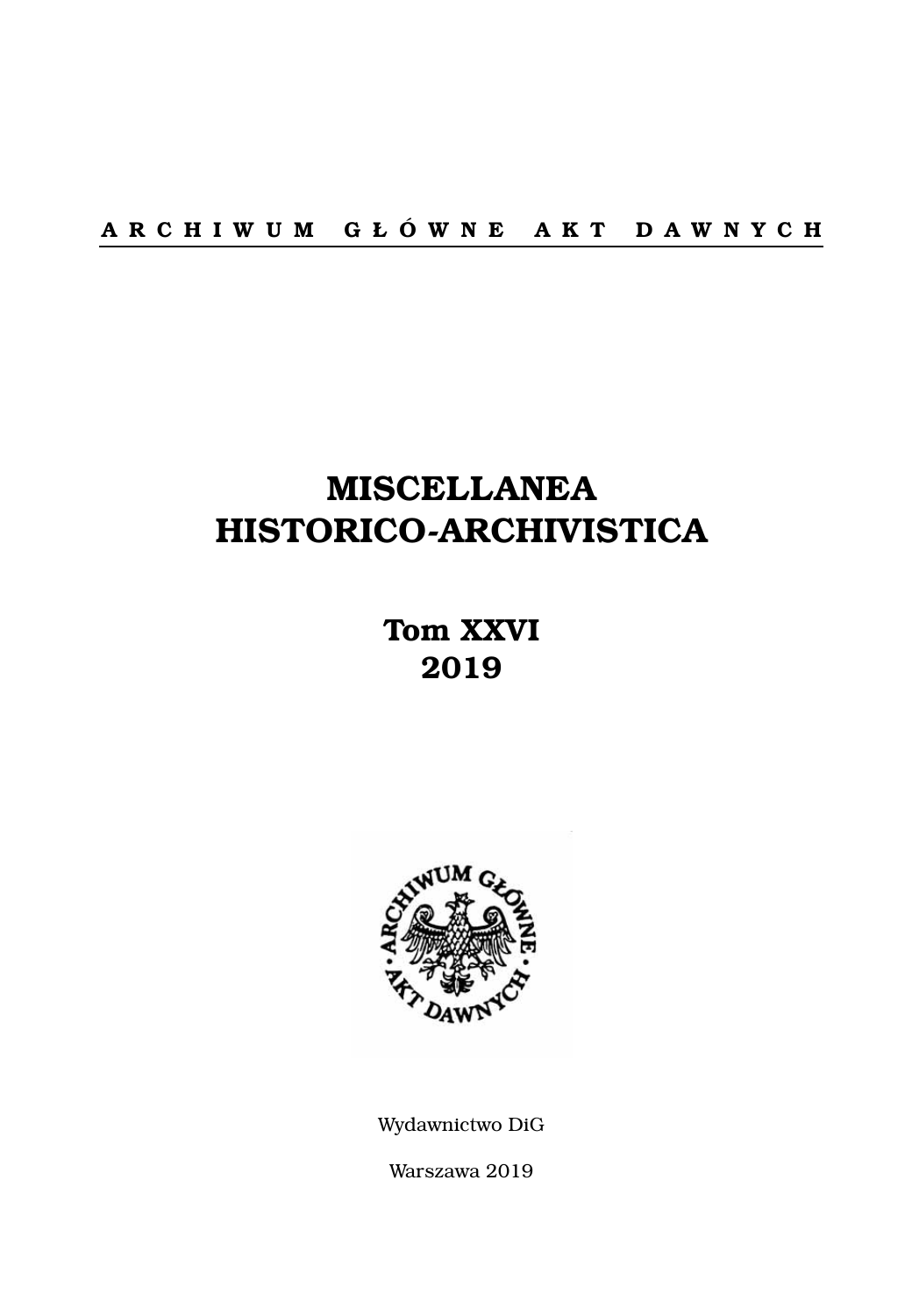Miscellanea Historico-Archivistica, t. XXVI ISSN 0860-1054

### **TABLE OF CONTENTS**

#### **I. CROWN METRICA**

| Janusz S. Dabrowski, Crown chancery in light of books of inscription<br><b>Anna Wajs</b> , Recipients of documents entered into Crown Metrica | q        |
|-----------------------------------------------------------------------------------------------------------------------------------------------|----------|
|                                                                                                                                               | 17       |
| Rafał Górny, Ornamentation of Crown Metrica books during                                                                                      | 27<br>35 |
| <b>Wojciech Krawczuk</b> , Crown Metrica of Ladislaus IV Vasa $-a$ new                                                                        |          |

#### **II. ARTICLES**

| <b>Janusz Grabowski</b> , Boleslaus V's "empty pockets". Financial problems      | 39 |
|----------------------------------------------------------------------------------|----|
| <b>Jacek Krochmal</b> , Orthodox Bishop of Przemyśl — Jerzy Hoszowski            | 49 |
| <b>Piotr Szlanta</b> , Revolution of 1905–1907 in the Kingdom of Poland in light | 85 |

#### **III. SOURCES AND MATERIALS**

| Robert Jop, Inventory of the estate of Adam Kazimierz Noskowski,                                                                                     | 99 |
|------------------------------------------------------------------------------------------------------------------------------------------------------|----|
| <b>Janusz Grabowski</b> , A document by Norbertine canonesses from Plock,<br>dated 10 October 1774. A contribution to the history of Bodzanów parish |    |
| Alicja Nowak, Letter of Mikołaj Białkowski to the King of Prussia<br>Friedrich Wilhelm III about the position of a teacher in Wegra village          |    |